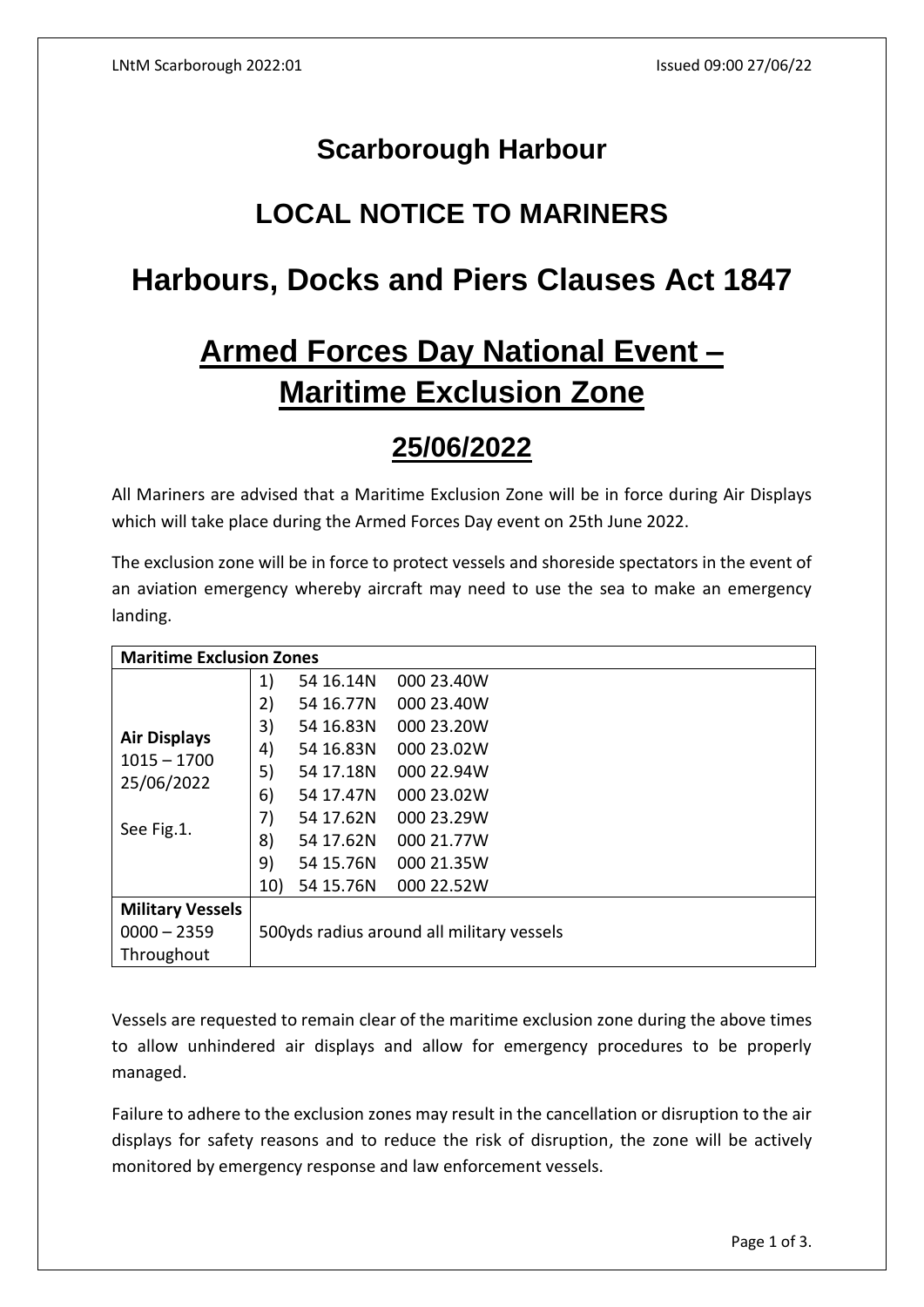Vessels acting in a search and rescue or law enforcement capacity, display coordination vessels, vessels participating in authorised displays, military vessels and any vessel undergoing a genuine maritime emergency are excluded from this notice.

Three temporary display line marker buoys will be deployed in the following positions:

- 1 54 16.77N 000 22.7W
- 2 54 17.47N 000 22.87W
- 3 54 15.91N 000 22.53W

Vessels wishing to enter or leave the harbour may do so throughout the period, with the exception of between 1255 & 1330, by proceeding North from the harbour and remaining within 0.1nm of the East Pier. Once vessels are 0.2nm North of the Castle headland, they may turn East. Between 1255 and 1330 vessels will not be permitted to enter or leave the harbour to allow the Red Arrows to display unhindered.

Whilst military vessels are anchored or transiting the area, all other vessels are requested to maintain a minimum distance of 500yds to ensure safety and security can be maintained.

Owners and operators of drones are advised that a restriction on airspace use will be in force between 0900 and 1800 BST. This Restricted Area (Temporary) will be issued by the CAA and means that drones or other unmanned aerial vehicles may not be flown within 2.5nm of the display area. The area will be actively monitored by both law enforcement and event staff, with the operation of such aircraft being a criminal offence.

Further advice can be obtained from Scarborough Port Control on VHF Channel 12 or Scarborough Harbour Office.

Capt. Chris Burrows,

Borough Harbour Master